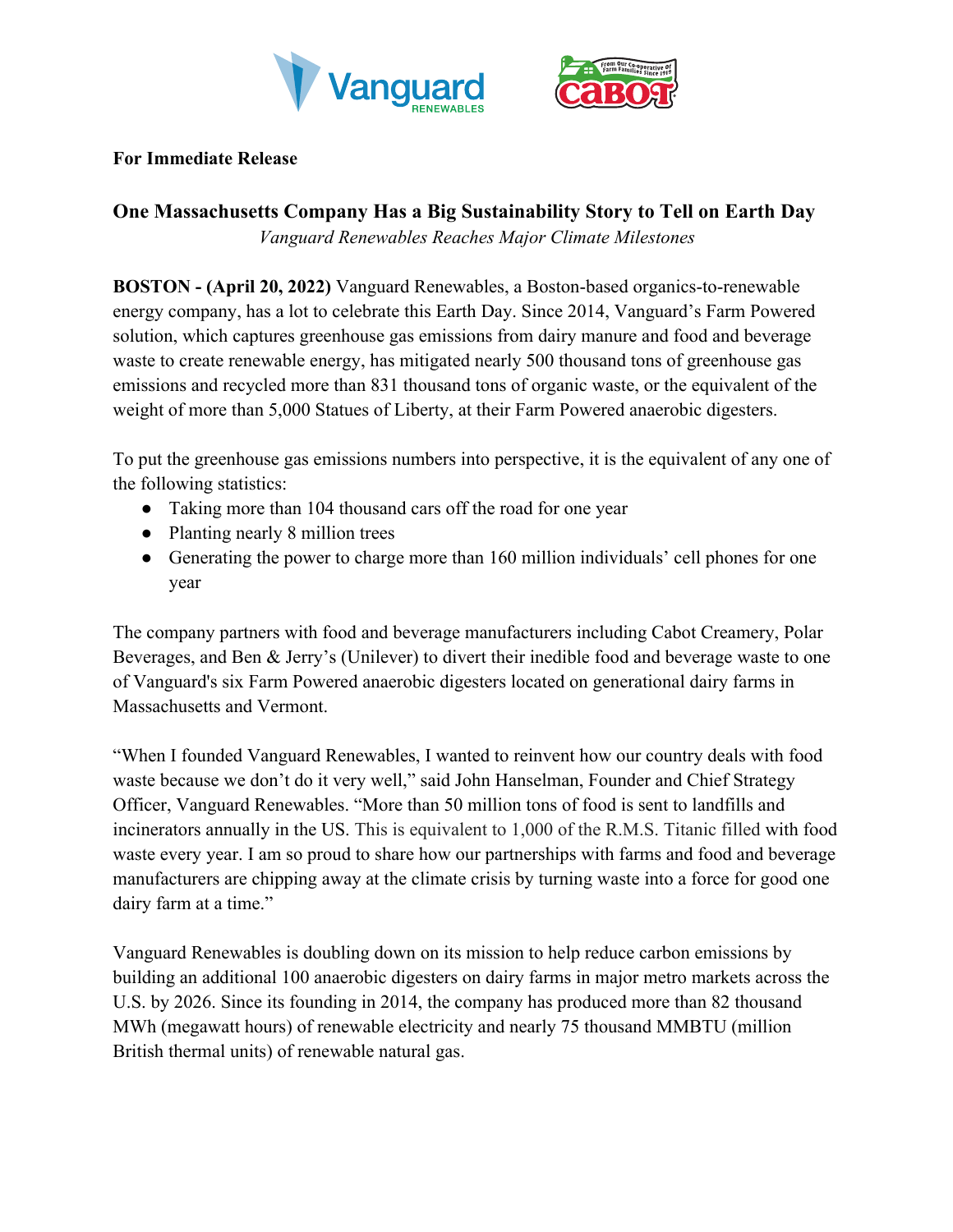"It's a team effort; our accomplishments are not possible without our dairy farm and food and beverage waste partners like Cabot Creamery," said Neil H. Smith, CEO, Vanguard Renewables. "Due to our operational track record and the trust of our partners, Vanguard is uniquely positioned to help our nation reach its aggressive emissions goals by 2030."

New England-based Cabot Creamery, a food industry sustainability leader, was an early adopter of diverting inedible organic waste from a municipal wastewater treatment plant to Vanguard Renewables' Farm Powered anaerobic digesters and purchasing energy derived from the waste to power its facilities. Since working with Vanguard Renewables to recycle their organic waste, Cabot has recycled nearly 30 thousand tons of inedible food waste and purchased nearly 37 million kilowatts of energy to power their plants.

This effort has mitigated approximately 17 thousand tons of greenhouse gas, which is the equivalent of taking nearly 4 thousand cars off the road annually, planting more than 275 thousand trees, and greater than 5.5 million individuals charging their cell phones every year. Additionally, the unavoidable waste from Cabot's manufacturing operations has produced enough renewable energy to power the equivalent of 681 thousand buses annually. Adding to that impact, Cabot purchases a portion of the energy their waste generates at the farm-based anaerobic digesters to power their manufacturing facility in West Springfield, Massachusetts.

"We value our collaboration with Vanguard Renewables as a model of how to use on-farm anaerobic digestion technology to optimize the value of cow manure while reducing food waste and generating renewable energy," noted Bill Beaton, CEO of Agri-Mark/Cabot Creamery Cooperative. "This is a wonderful example of our farms and our manufacturing facilities cooperating to create award-winning, closed-loop solutions."

Vanguard Renewables' Farm Powered anaerobic digesters are located on generational dairy farms, recycling food waste and daily manure into renewable energy. Byproducts of the anaerobic digestion process include a low-carbon, highly nutrient, and nearly odorless liquid fertilizer that saves Vanguard's farm partners the substantial expense of purchasing now costly chemical fertilizers and supports regenerative agriculture practices; another byproduct is bedding for the herd that is recycled in the digester.

## **About Vanguard Renewables**

Vanguard Renewables is a national leader in developing food and dairy waste-to-renewable energy projects. The Company is committed to advancing decarbonization by reducing greenhouse gas emissions from farms and food waste and supporting regenerative agriculture on partner farms. Vanguard co-founded the industry-leading Farm Powered Strategic Alliance (FPSA) alongside food industry leaders Dairy Farmers of America, Unilever, and Starbucks to